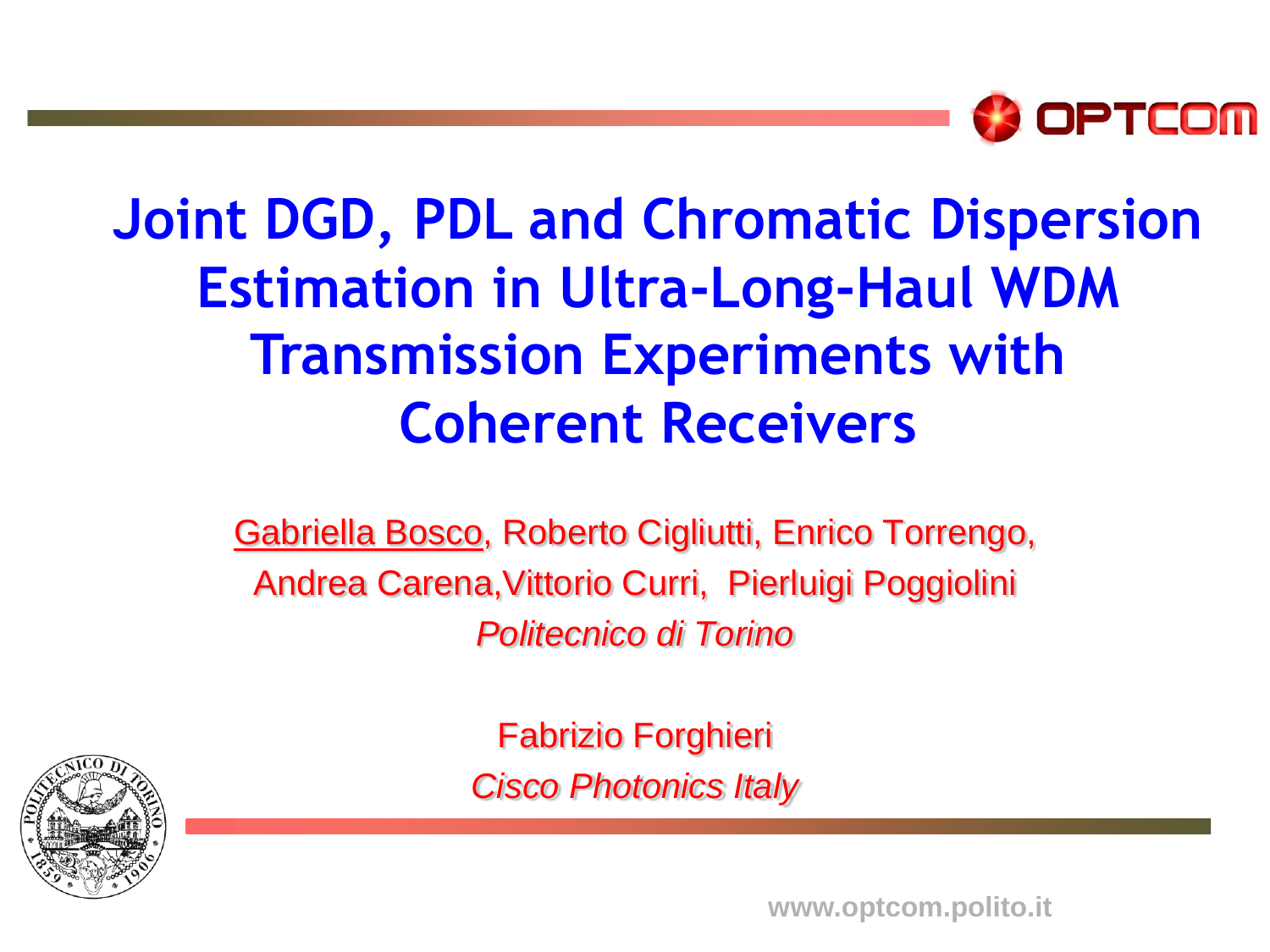

# **Motivations of the work**

- It has recently been demonstrated by simulations and short reach experiments that the receiver equalizer filter taps can be used to estimate chromatic dispersion (CD), differential group delay (DGD) and polarization dependent losses (PDL).
	- F.N. Hauske et al., J. Lightwave Technol. **27,** 3623 (2009).
	- J.C. Geyer et al., Photon. Technol. Lett. **20,** 776 (2008).
	- S.L. Wodward et al., Photon. Technol. Lett. **27,** 2048 (2008).
- In this work we demonstrate the use of the monitoring algorithms on an **ultra-long-haul system experiment** in which thirty 120 Gbit/s PM-QPSK channels with high spectral efficiency are propagated over 82 recirculations of a loop composed of 98 km of pure silica core fiber (PSCF) with EDFA and Raman amplification.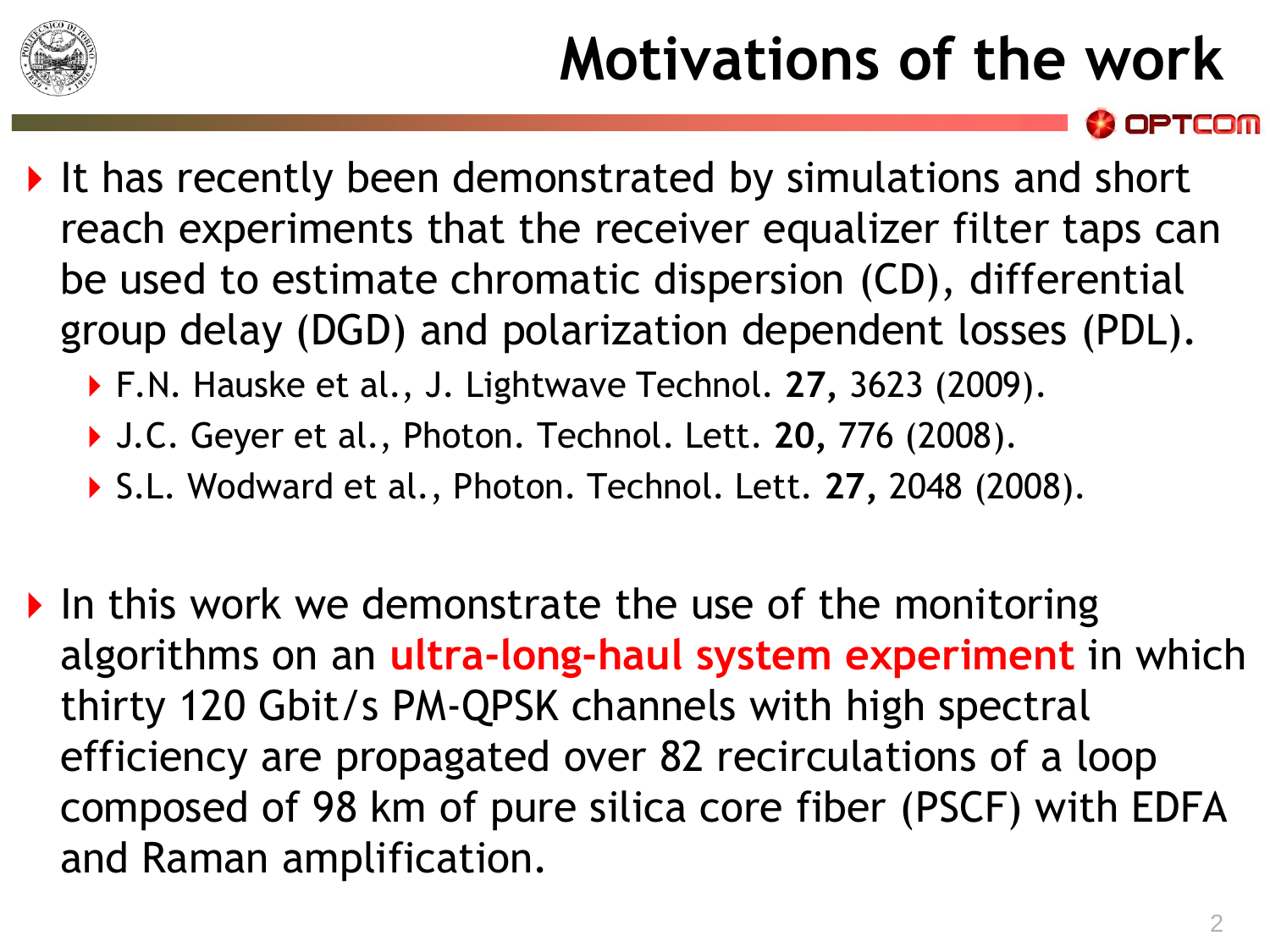

**Outline** OPTCOM

#### $\blacktriangleright$  Theory

Estimation of channel parameters from the taps of the coherent receiver equalizer

#### ▶ Simulations

Validation of the algorithms

#### ▶ Experiment

Demonstration of the application of the technique in a challenging experimental scenario

#### Conclusions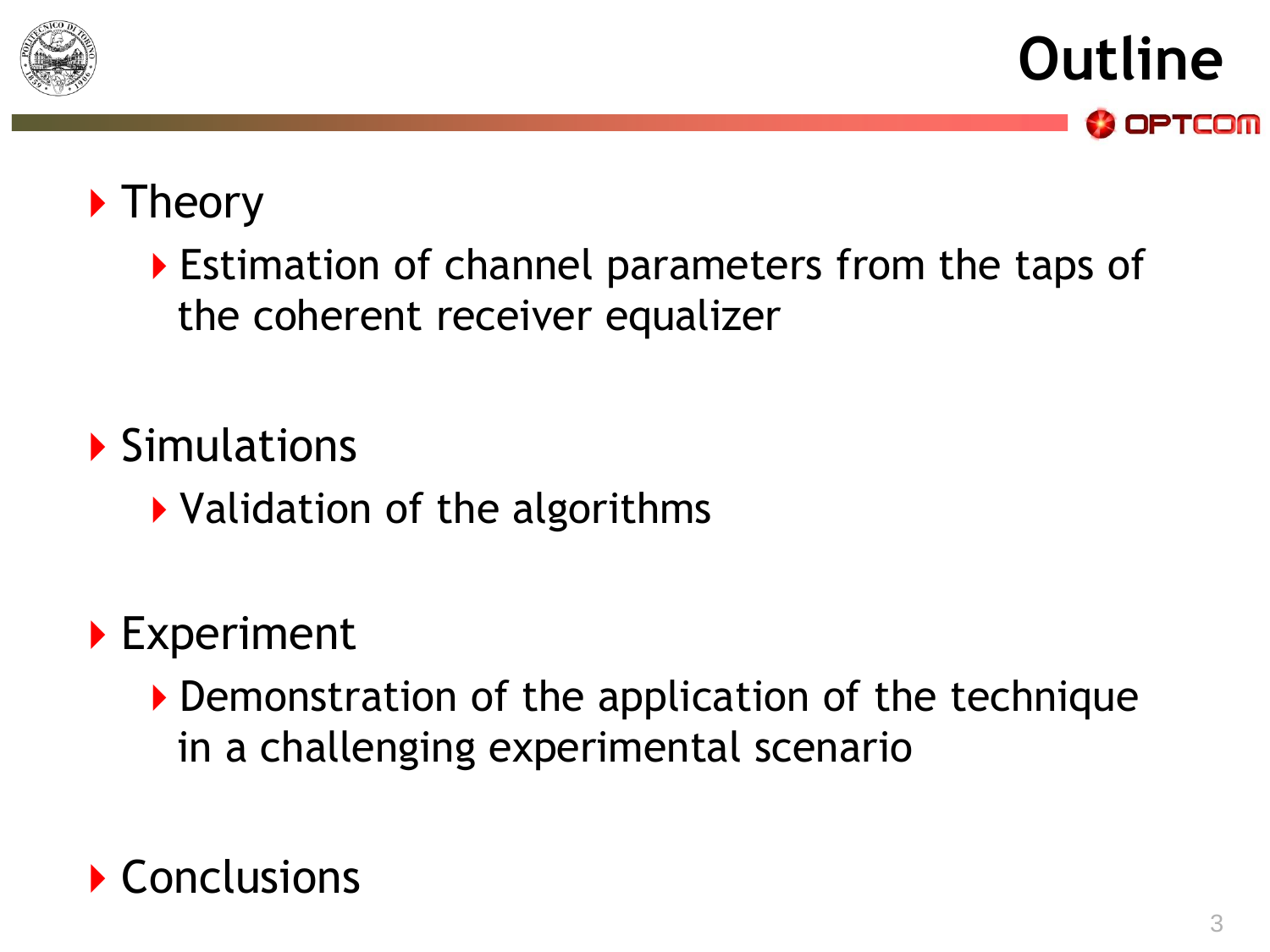

### **Receiver structure**



▶ The second-stage butterfly equalizer can be represented as a 2x2 matrix of complex FIR filters:

$$
\mathbf{W}(n) = \begin{bmatrix} w_{xx}(n) & w_{xy}(n) \\ w_{yx}(n) & w_{yy}(n) \end{bmatrix}
$$

The index "n" runs over the filter taps, n=1,2,… N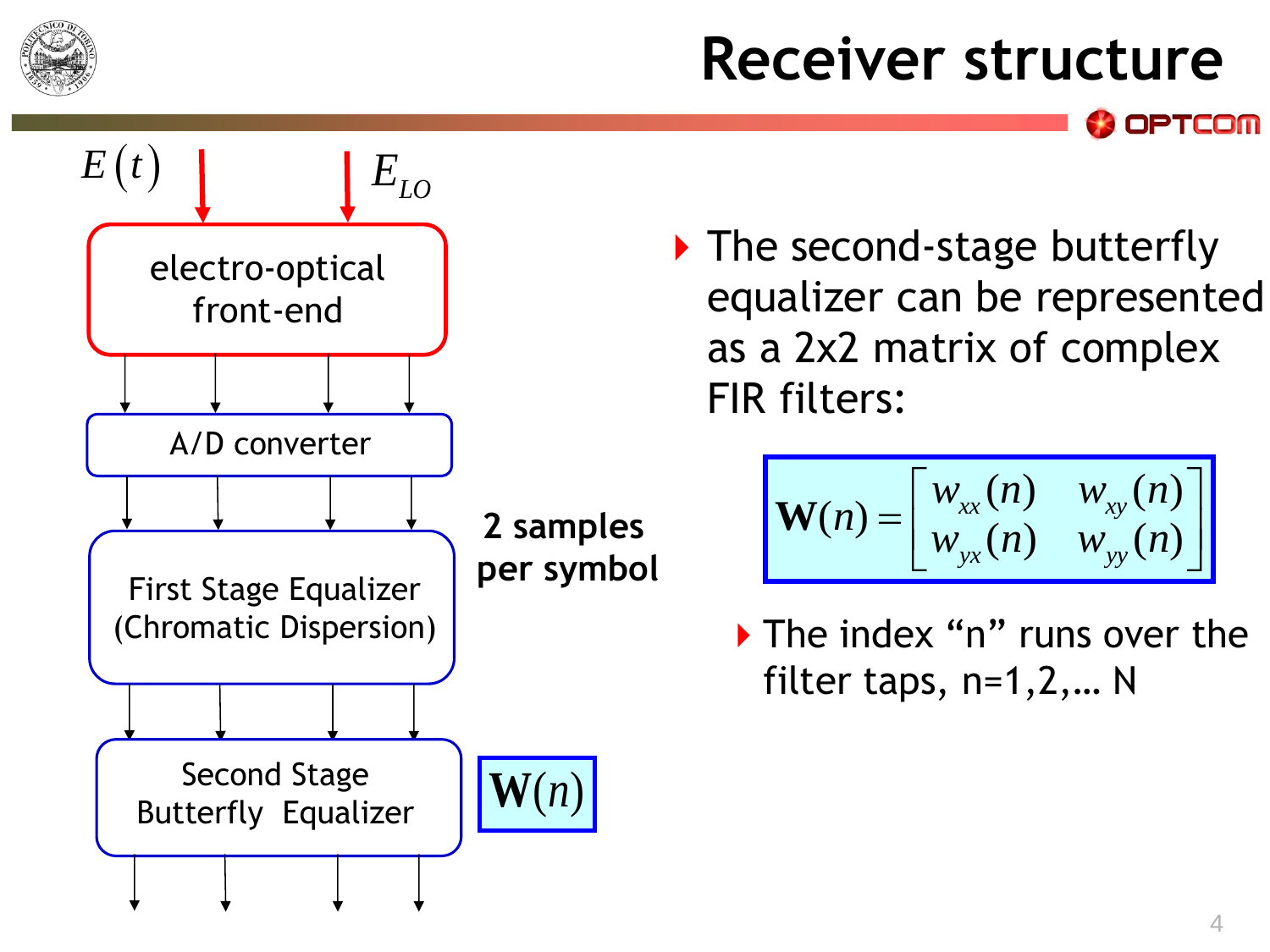

▶ Digital filters have a Fourier transform which is defined as:<br>  $\mathbf{W}(f) = F\{\mathbf{W}(n)\} = \sum_{n=1}^{N} \begin{bmatrix} w_{xx}(n) & w_{xy}(n) \ w_{yx}(n) & w_{yy}(n) \end{bmatrix} \cdot e^{j2\pi n f T_c}$ defined as:

$$
\text{Find as:} \quad \mathbf{W}(f) = F\{\mathbf{W}(n)\} = \sum_{n=1}^{N} \begin{bmatrix} w_{xx}(n) & w_{xy}(n) \\ w_{yx}(n) & w_{yy}(n) \end{bmatrix} \cdot e^{j2\pi n f T_c}
$$

where N is the number of taps and  $T_c$  is the sampling time

▶ When the equalizer is fully converged, the matrix **W** is the inverse of the channel Jones matrix **J**

$$
\mathbf{W}(f) = \mathbf{J}^{-1}(f)
$$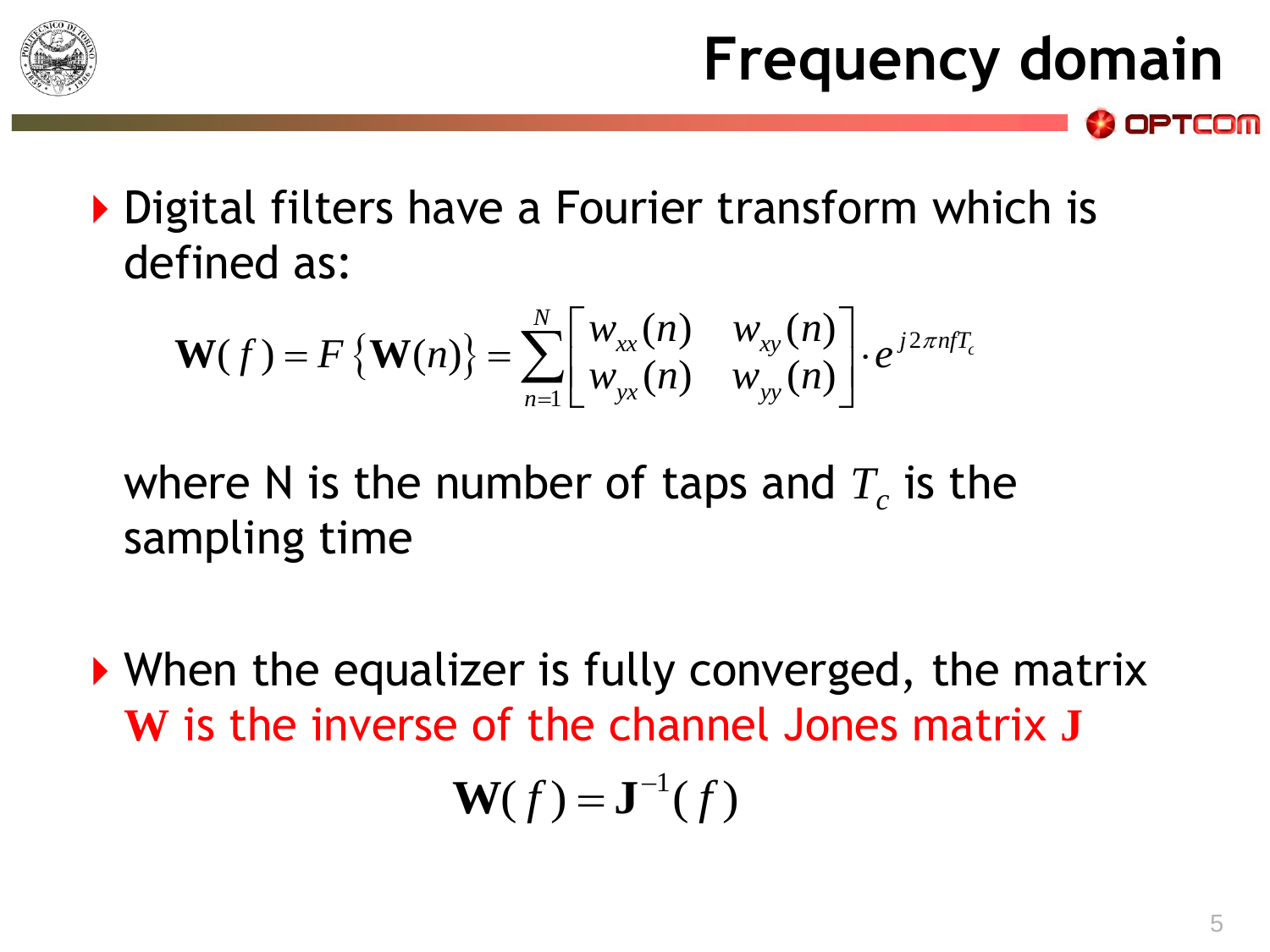

# **General features of W(f)**

▶ Theory says that any W(f) can always be decomposed as follows:

 $\mathbf{W}(f) = \underbrace{H(f)}\cdot e^{\sqrt{2\pi^2\beta_2 f}}\underbrace{\mathbf{U}(f)}$ <br>ere:<br>P is a Hermitian matrix accounting for<br>channel PDL<br>U is a unitary matrix accounting for th<br>channel DGD<br>the exponential scalar factor is the inv<br>H(f) is approximately th  $2\pi^2\beta_2$  $W(f) = (H(f)) \cdot e^{\frac{\left( j 2 \pi^2 \beta_2 f \right)}{2 \pi^2 \beta_2 f}} U(f) P(f)$ 

where:

- **P** is a Hermitian matrix accounting for the inverse channel PDL
- ▶ **U** is a unitary matrix accounting for the inverse channel DGD
- If the exponential scalar factor is the inverse CD
- $\blacktriangleright$  H(f) is approximately the inverse of the electro-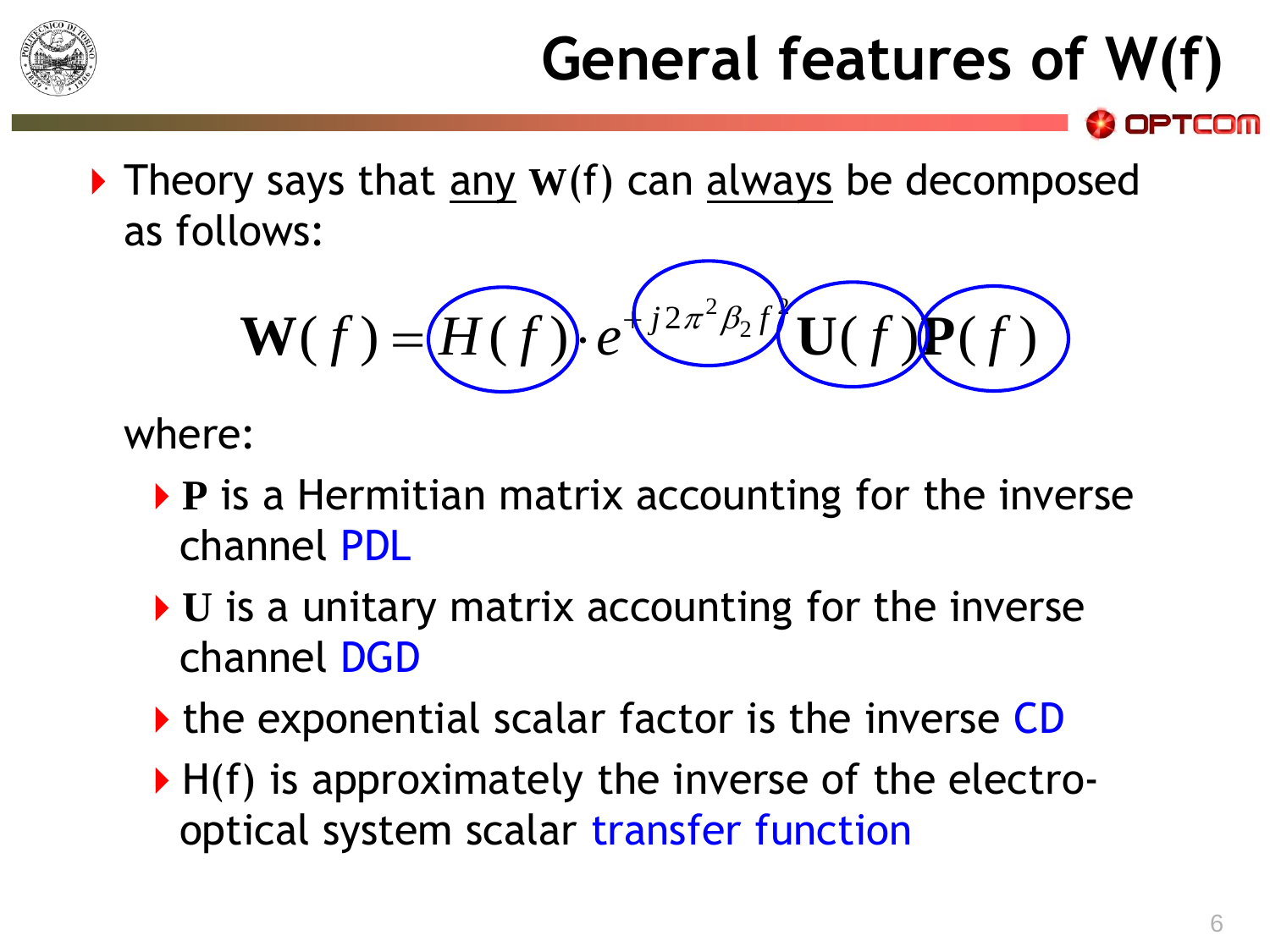

### **Channel parameters extraction**

A few matrix calculations exploiting the properties of unitary and Hermitian matrices, allow to extract the channel parameters from the matrix **W** [\*]

$$
\text{PDL} \quad \boxed{\text{PDL}(f) = |10\log_{10}\left(\lambda_1(f)/\lambda_2(f)\right)|}
$$

 $\lambda_1$ (f) and  $\lambda_2$ (f) eigenvalues of the matrix  $\boxed{\mathbf{W}^{\text{T*}}(f)\cdot\mathbf{W}(f)}$ 

$$
\overline{\mathbf{W}^{\mathrm{T}*}(f) \cdot \mathbf{W}(f)}
$$

**Modulus of channel transfer function** 

$$
|H(f)| = \sqrt{\det\{\mathbf{W}(f)\}}
$$

[\*] J.N. Damask, *Polarization Optics in telecommunications,*  Springer (2005)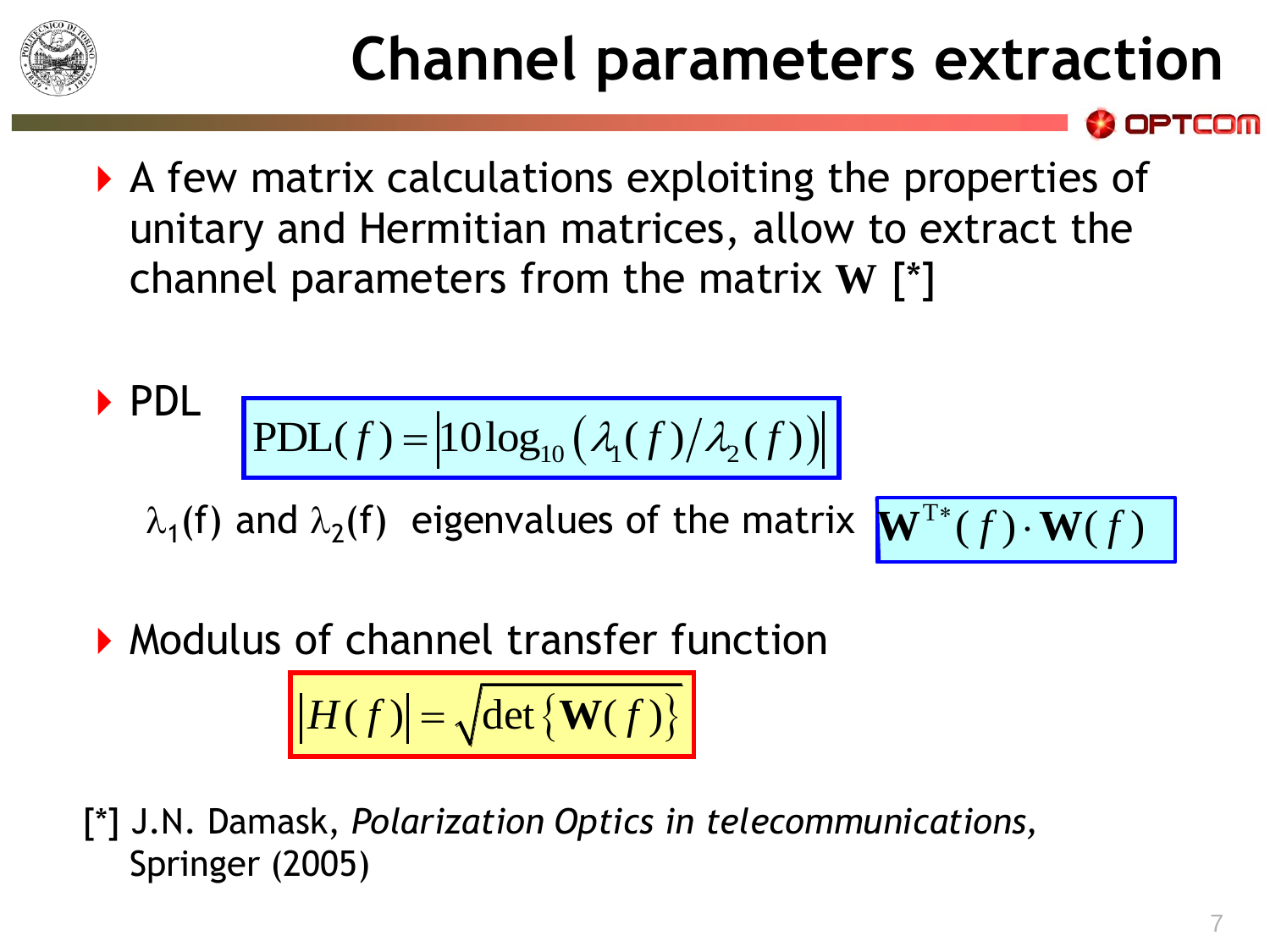

 $\triangleright$  CD and phase of H(f) can be obtained from the even and odd parts of: and phase of  $\pi(f)$  can be obtained from the even<br>d odd parts of:<br>angle  $\left\{ \det \left\{ \mathbf{W}(f) \cdot \mathbf{P}^{-1}(f) \right\} \right\} = 2 \cdot \text{angle} \left\{ H(f) \right\} + 4\pi^2 \beta_2 f^2$ 

nd odd parts of:  
angle{
$$
\{det{W(f) \cdot P^{-1}(f)}\} = 2 \cdot angle{H(f)} + 4\pi^2 \beta_2 f^2
$$

▶ To estimate DGD, one need to first find the matrix **U**(f). This is done as follows: mgle {det { $\mathbf{W}(f) \cdot \mathbf{P}^{-1}(f)$ }} = 2  $\cdot$  angle { $H(f)$ }<br>estimate DGD, one need to first find the i<br>i. This is done as follows:<br> $\mathbf{U}(f) = \mathbf{W}(f) \cdot \mathbf{P}^{-1}(f) \cdot H^{-1}(f) \cdot e^{-j2\pi^2 \beta_2 f^2}$ 

$$
J. \quad \text{This is quite as follows:} \\ \boxed{\mathbf{U}(f) = \mathbf{W}(f) \cdot \mathbf{P}^{-1}(f) \cdot H^{-1}(f) \cdot e^{-j2\pi^2 \beta_2 f^2}}
$$

▶ Once U(f) is known, the DGD is found as:

$$
\tau_{DGD} = 2 \sqrt{\det \left( \frac{1}{2\pi} \frac{dU(f)}{df} \right)}
$$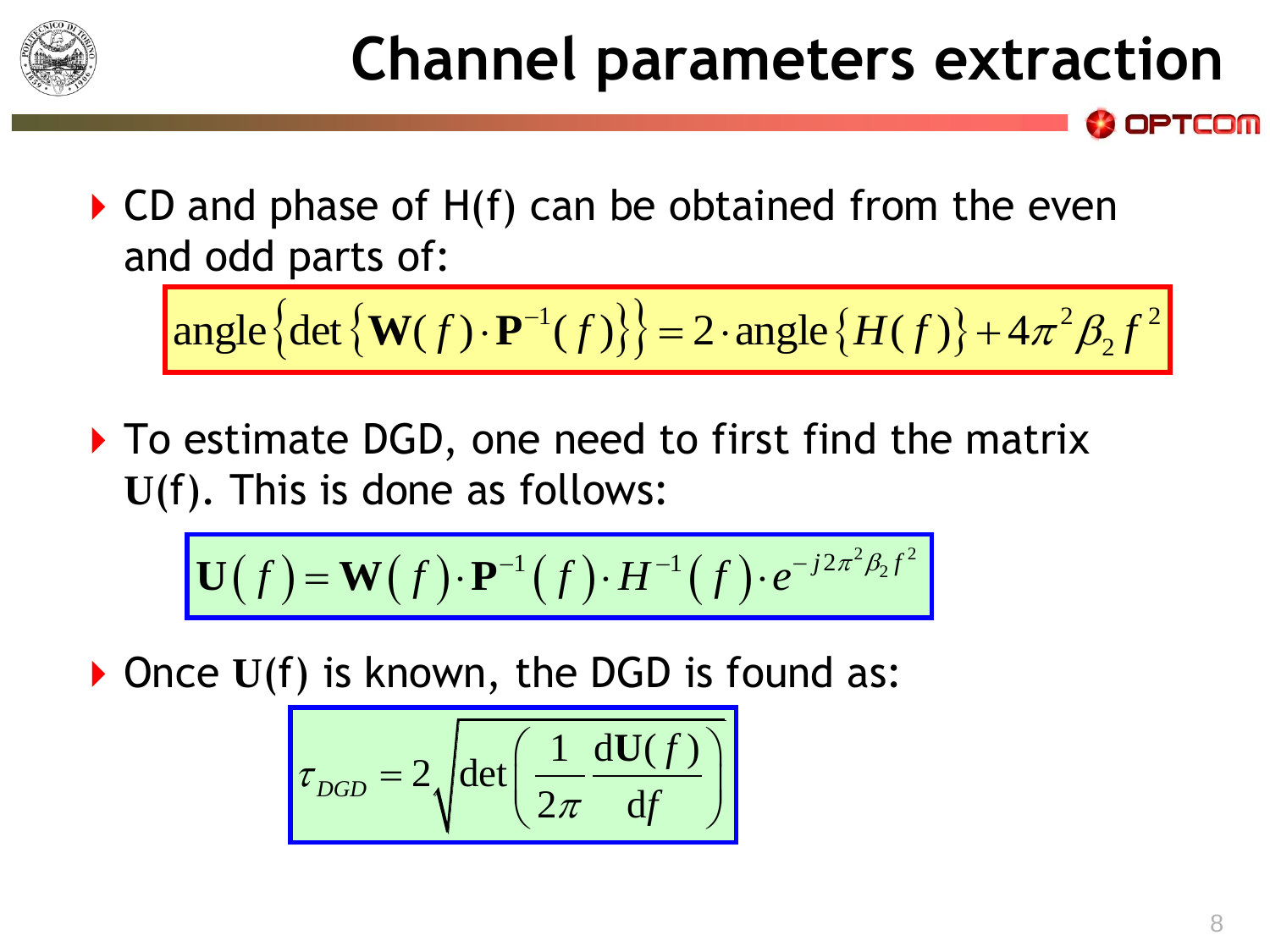

▶ The accuracy of the algorithms based on previous equations in the joint monitoring of channel parameters has been verified through extensive numerical simulations.

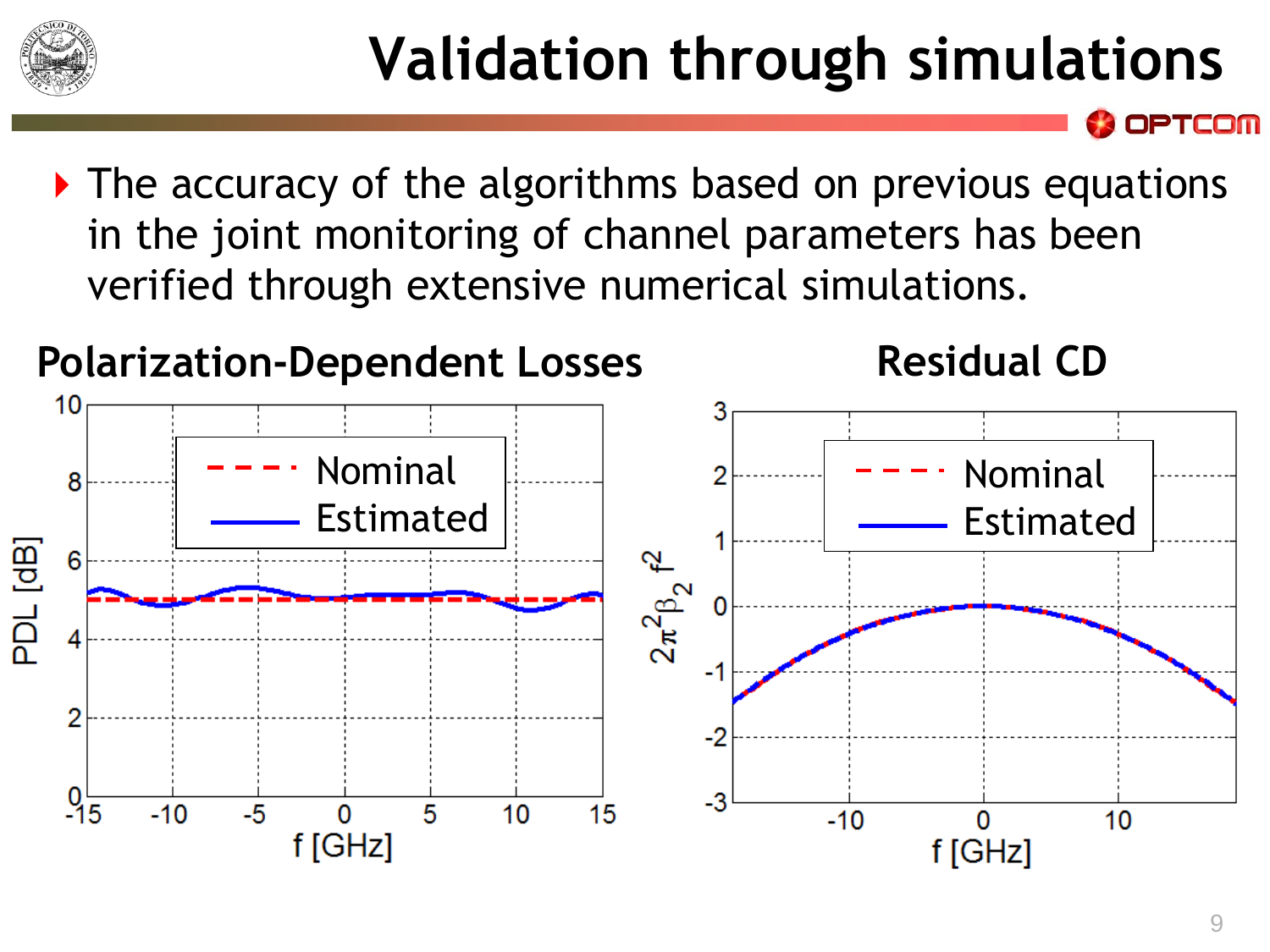

# **Validation through simulations**



 $\triangleright$  Note that the plots relative to the estimation of PDL, DGD and CD are shown only in the range [-15,15] GHz, since the values that fall outside the cut-off bandwidth of the receiver are not significant.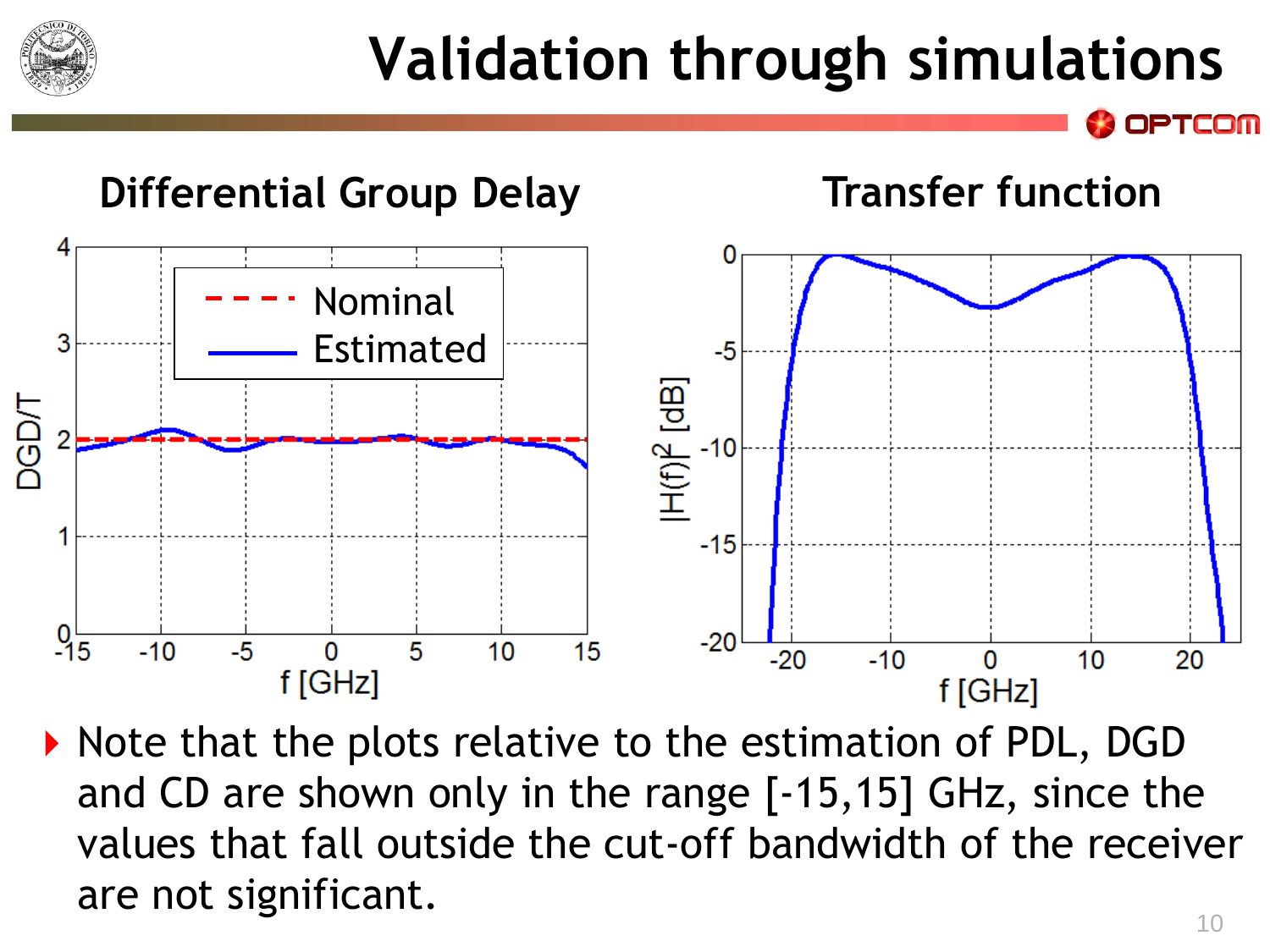

- When applying the monitoring algorithms to an experimental scenario, we have to take into account that receivers typically introduce amplitude imbalance and time delay among the four electrical signals.
- $\triangleright$  To prevent this problems from distorting channel parameter estimation, they should be estimated and calibrated out before applying channel estimation equations.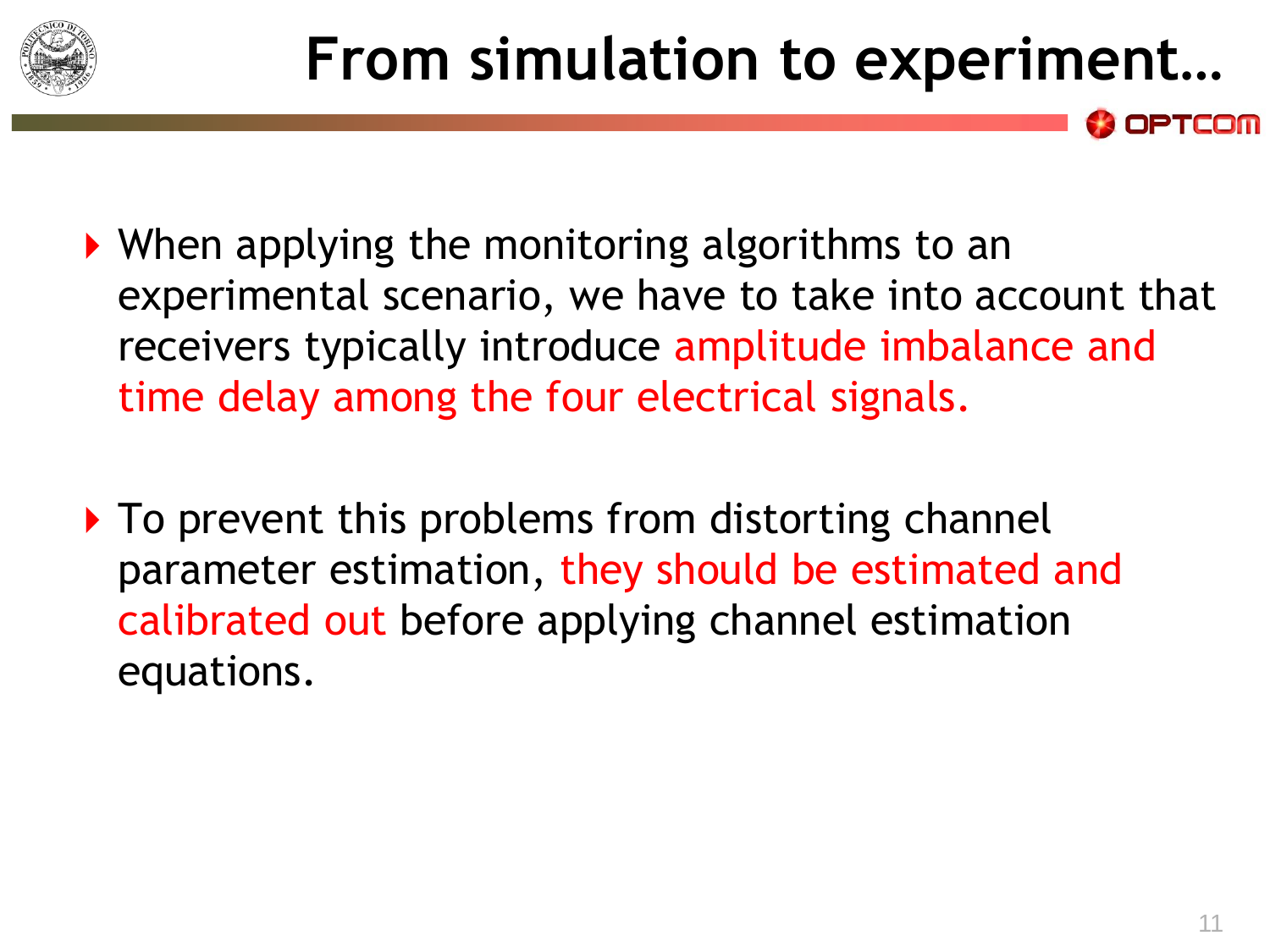

# **Experimental setup [\*]**

**Thirty 120-Gb/s PM-QPSK sub-carriers (1.1 baud-rate spacing)**



*[\*] E. Torrengo et al., "Transoceanic PM-QPSK Terabit Superchannel Transmission Experiments at Baud-Rate Subcarrier Spacing", ECOC 2010, Torino, paper We.7.C.2*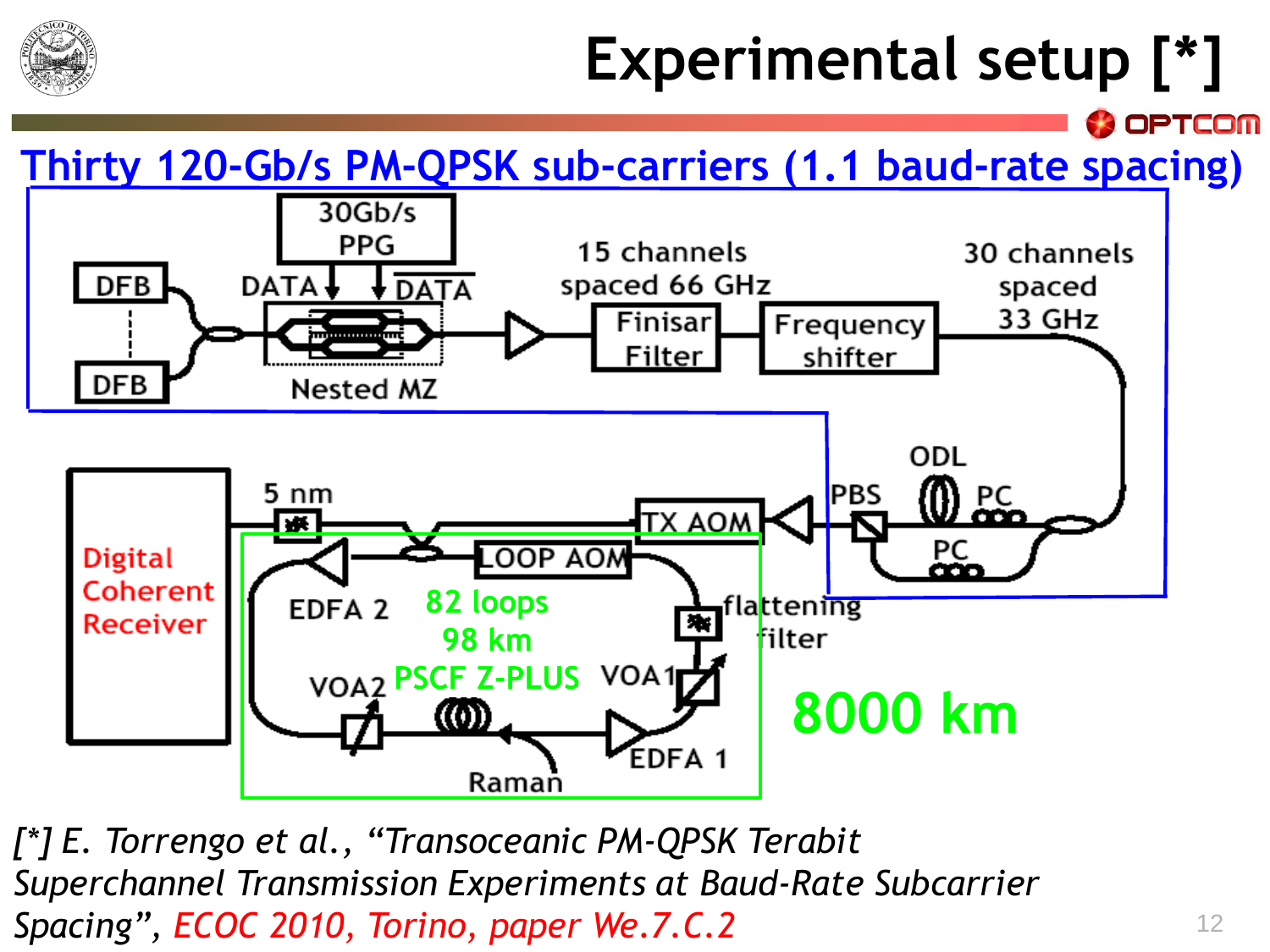

# **PDL and residual CD monitoring**



- ▶ The channel estimation plots can be used to "tune" the experimental set-up.
- As an example, the CD curve indicates the residual CD and can give feed-back to the first-stage equalizer.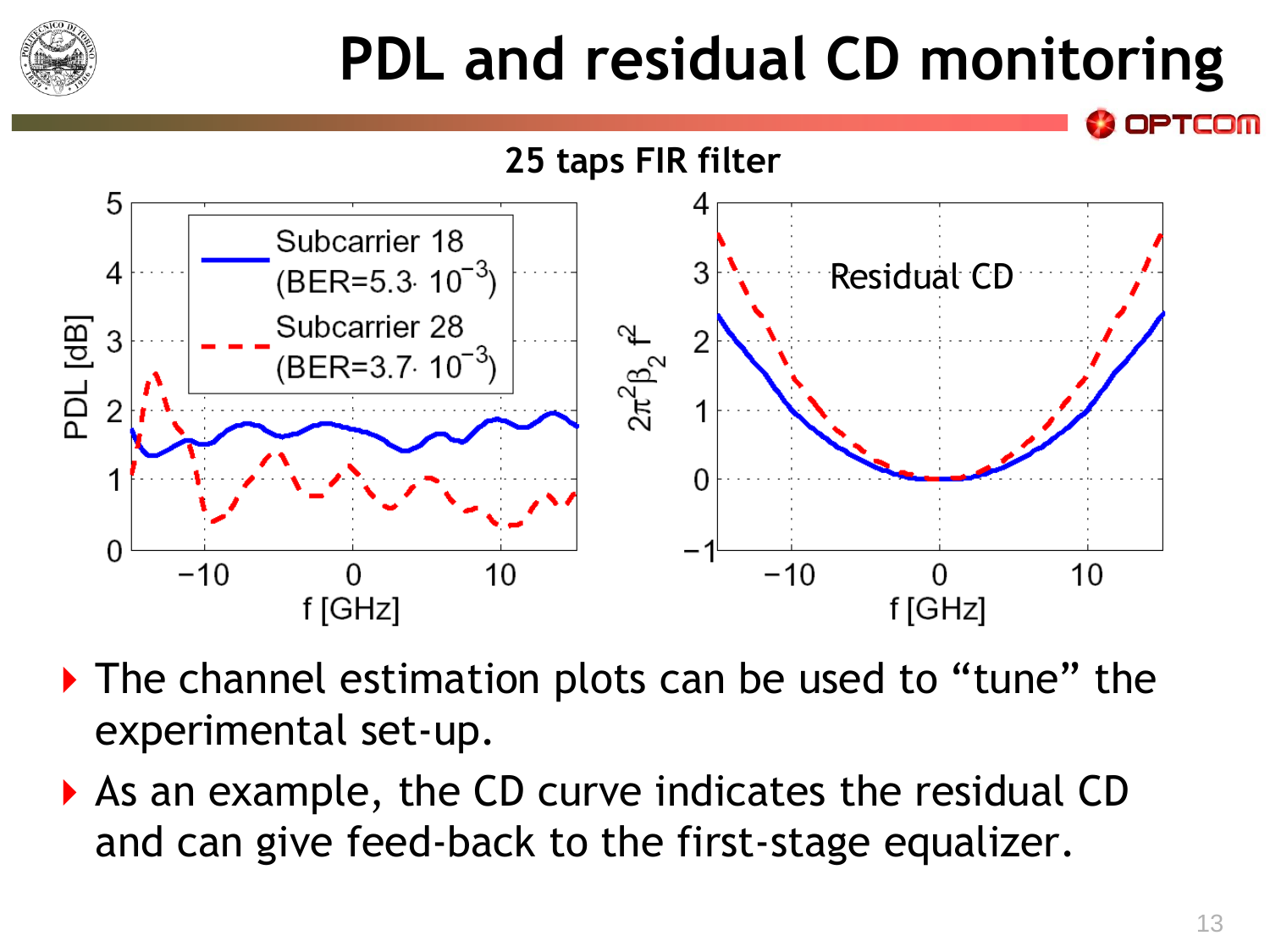

# **H(f) and DGD monitoring**



- ▶ The transfer function plot can be used as an indicator of the correct tuning of the transmitter laser and the optical shaping filter.
- If the passband of the filter is not centered at the laser emitting frequency, the plot of  $|H(f)|^2$  is asymmetrical.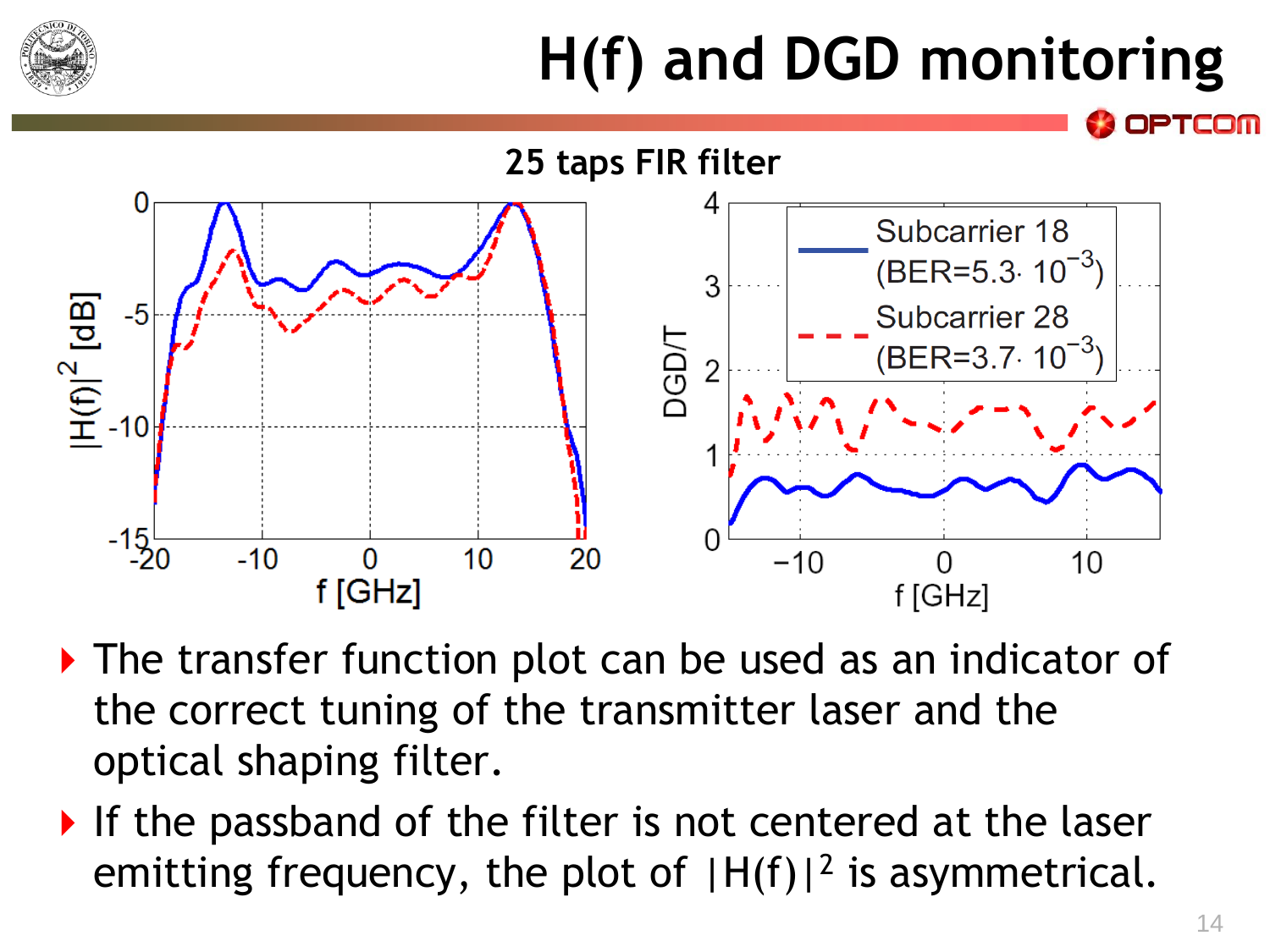

### **Estimated D vs. wavelength**

21.2  $21$ [ps/nm/km] 20.8 **Nominal value from data sheets** $[20.6]$ 20.4 1547 1548 1549 1550 1551 1552 1553 1554 1555 1556  $\lambda$  [nrm]

Dispersion slope: 0.057 ps/nm<sup>2</sup>/km (nominal value from data sheets: 0.06 ps/nm<sup>2</sup>/km)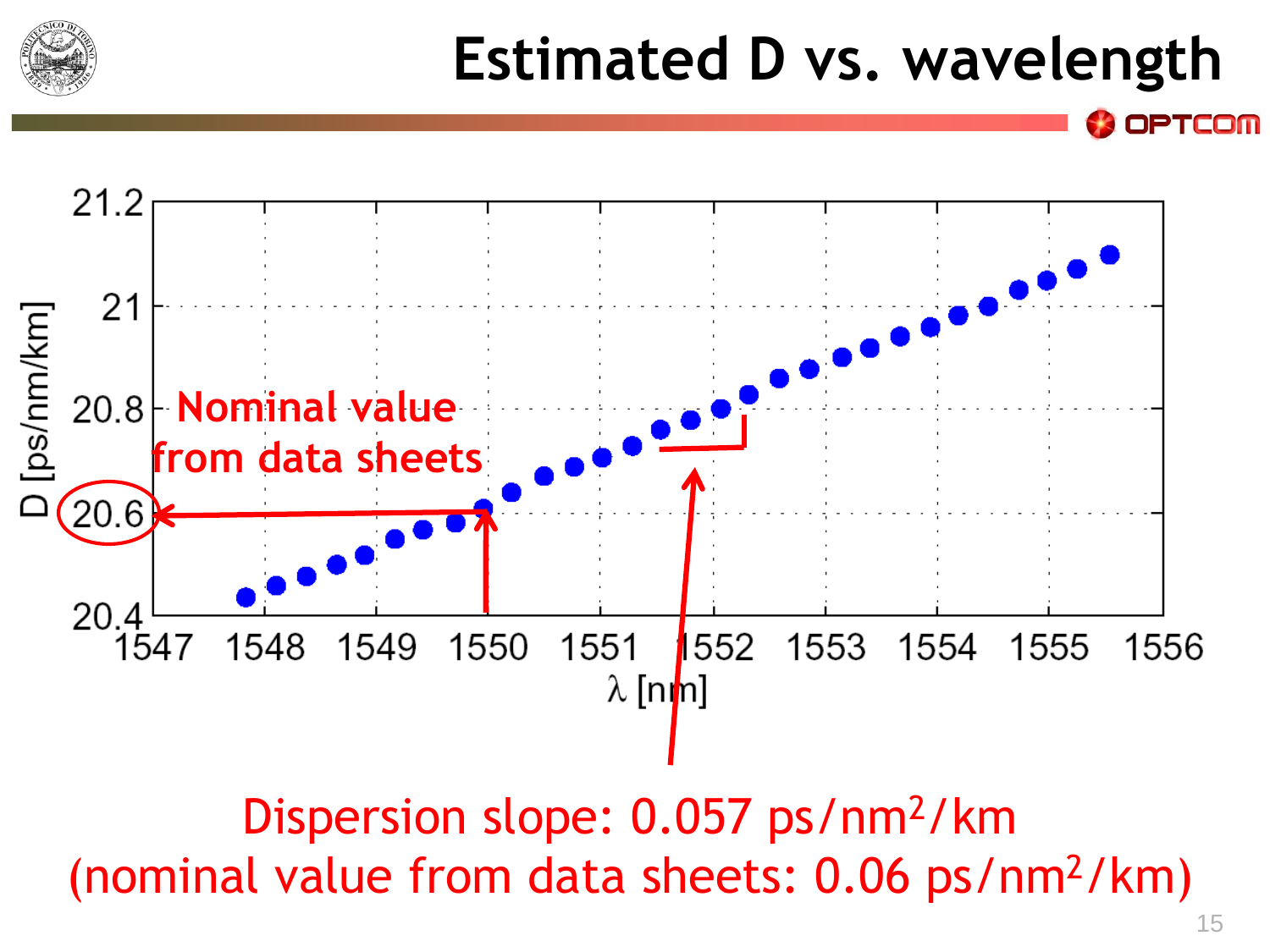

#### **Long-term measurements (PDL and BER)**



 The estimated values of PDL in long-term measurements correspond to the actual PDL present in the system at time of measurement and are strictly related to the values of BER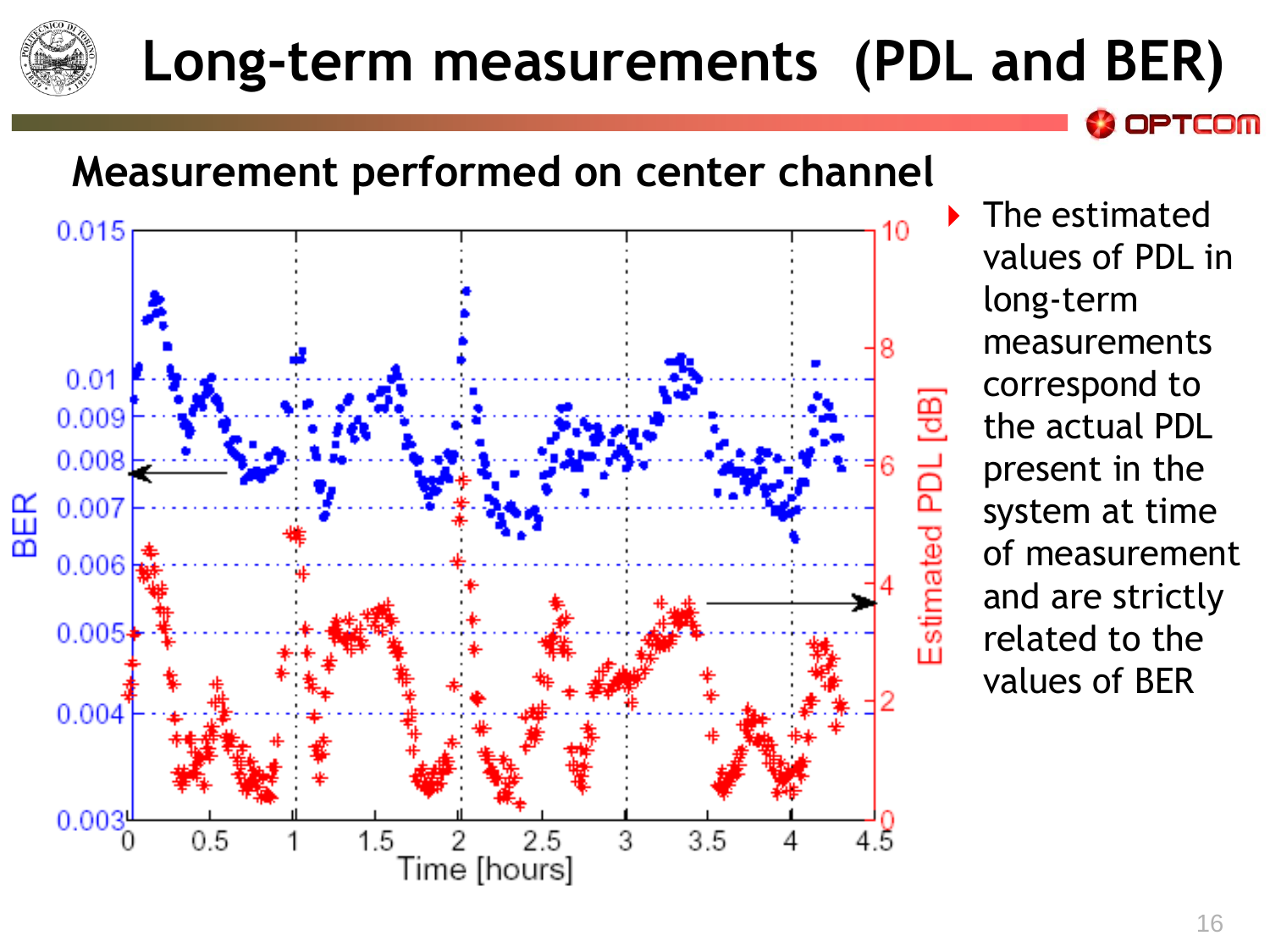

#### **Long-term measurements (DGD and BER)**



DGD in long-term measurements are not related to the value of BER, since DGD can be completely compensated for by the equalizer.

PTCOM

 The variations of DGD are due to the dependence on the direction of the signal SOP with respect to DGD vector .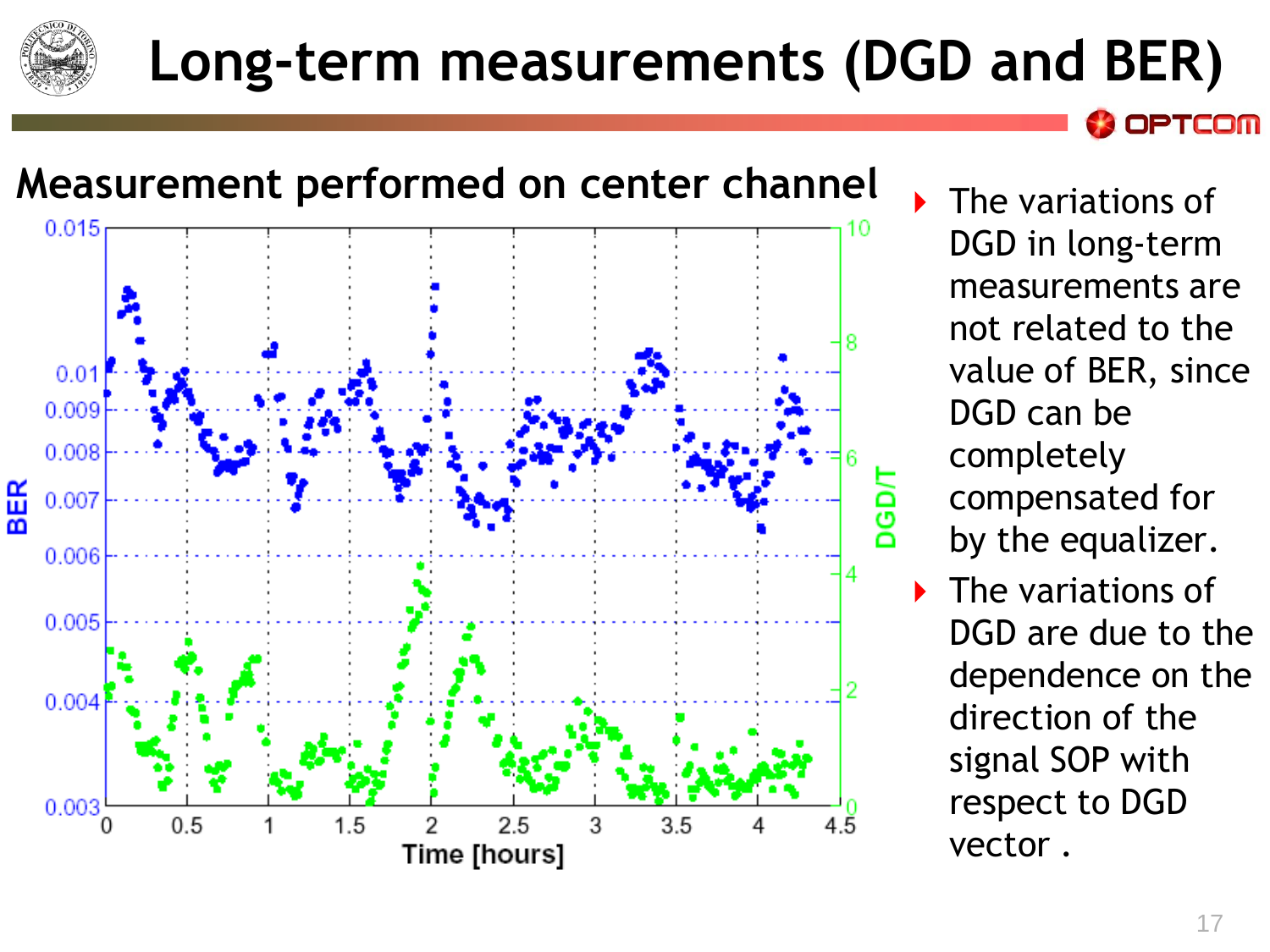

- **Conclusions** OPTCOM
- ▶ We have shown an experimental demonstration of joint channel parameters estimation based on the use of coherent receiver equalizer taps in a ultralong-haul high-capacity WDM transmission scenario, characterized by high values of PDL and DGD.